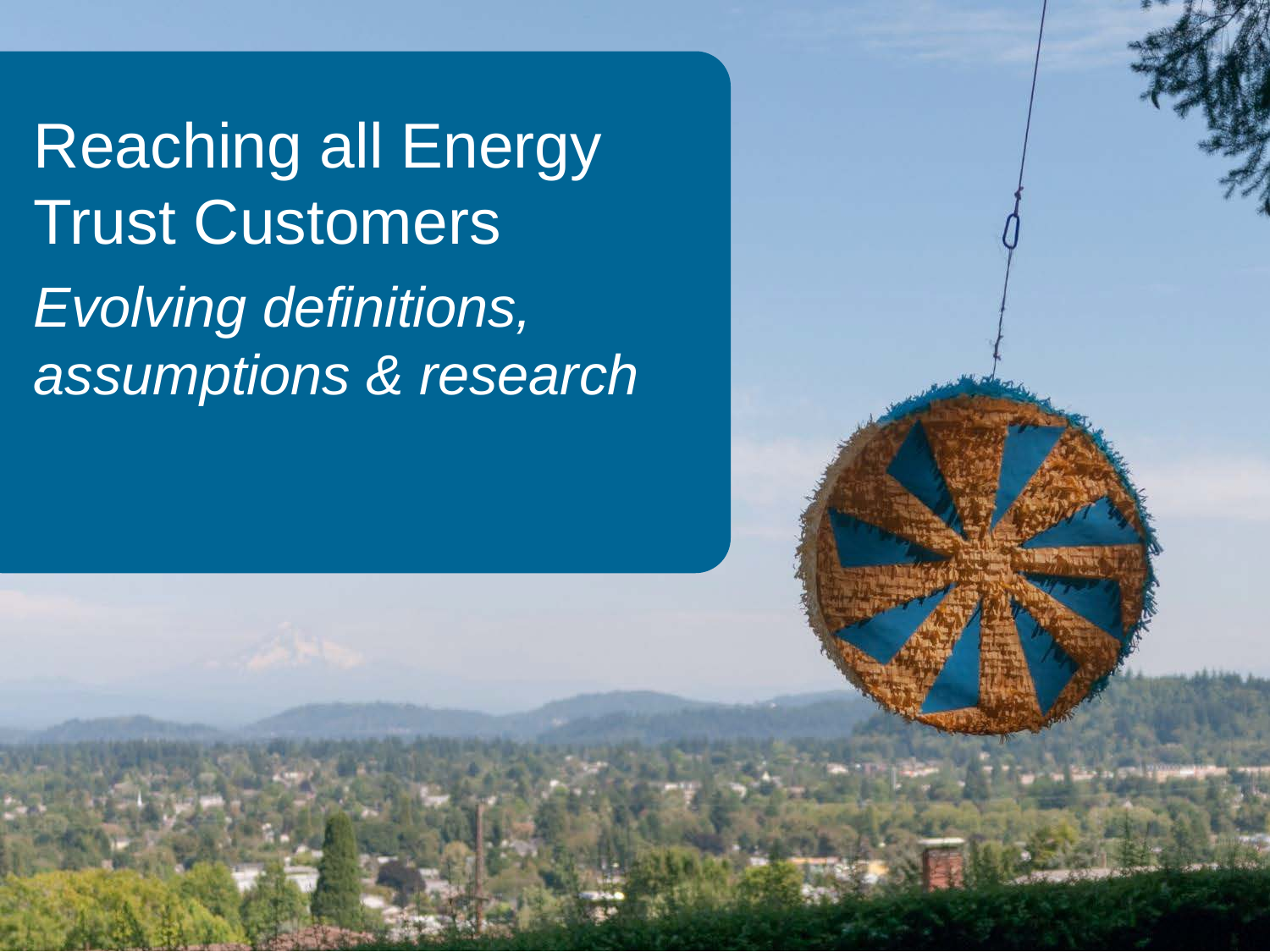## Who is Oregon?

- 78% white
- 42% reside in Portland
- 30% have at least a BA or higher

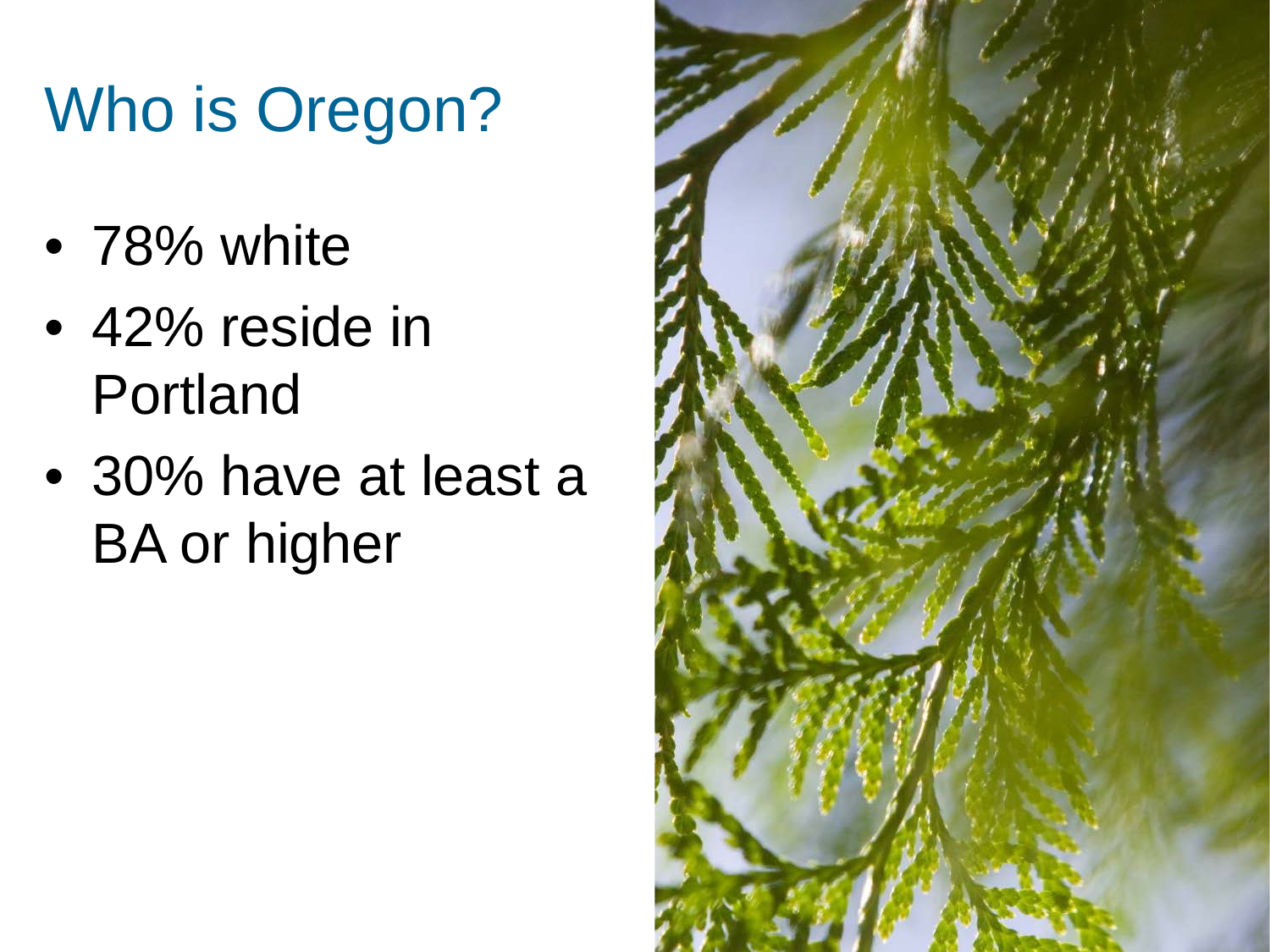## Reaching all Eligible Customers

Are certain groups of customers not participating at the level we would expect?

- What do we know about these customers?
- What can we learn?
- Are there alternative engagement approaches?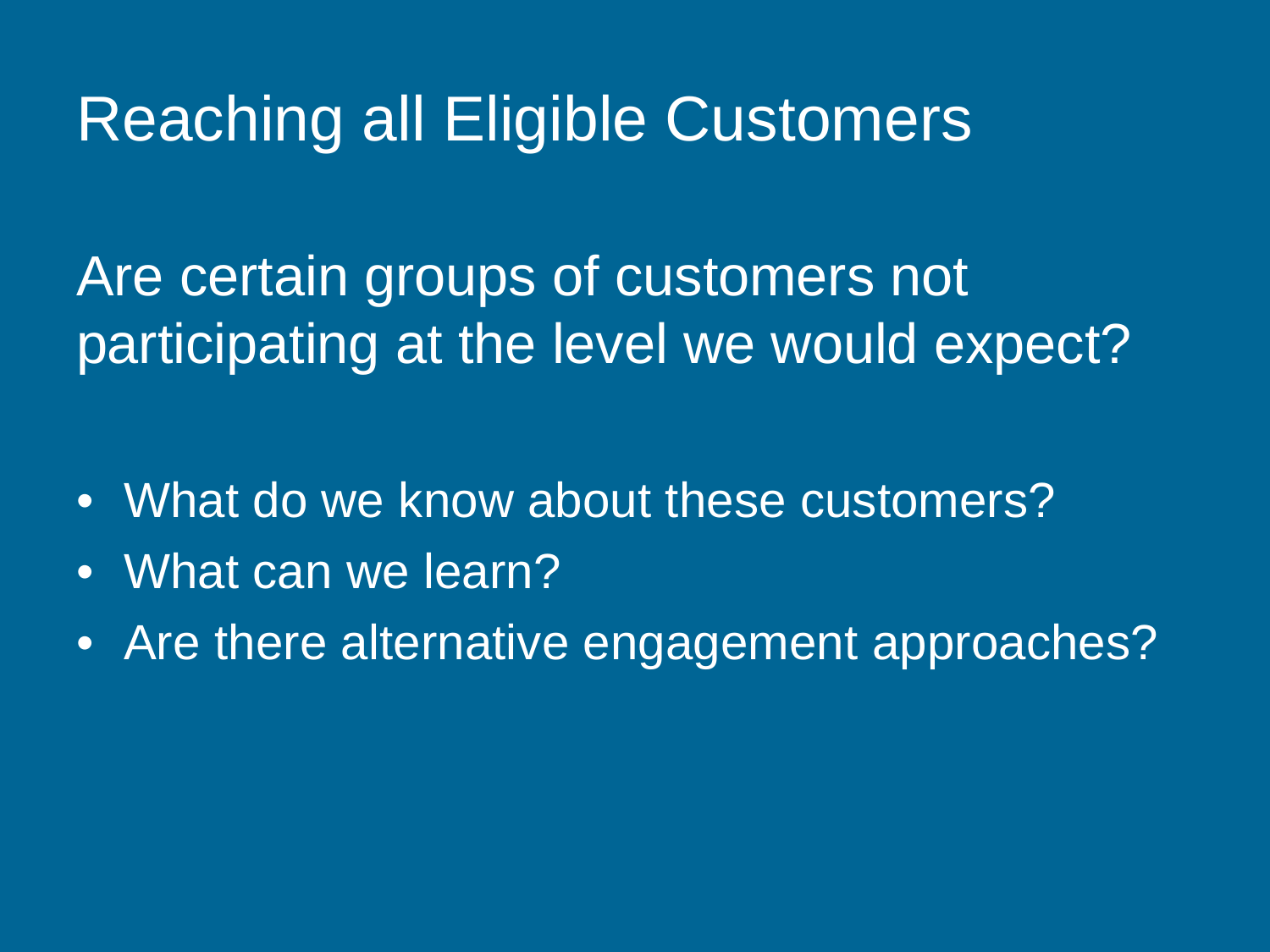## Learning Approaches

- Looked at whether residential customers in nonmetro areas or in high-minority or high-poverty tracts are participating at the expected level
- Current research is focused on learning more about certain groups of customers and acquiring additional demographic and psychographic characteristics of participants and nonparticipants

– May lead us to new engagement approaches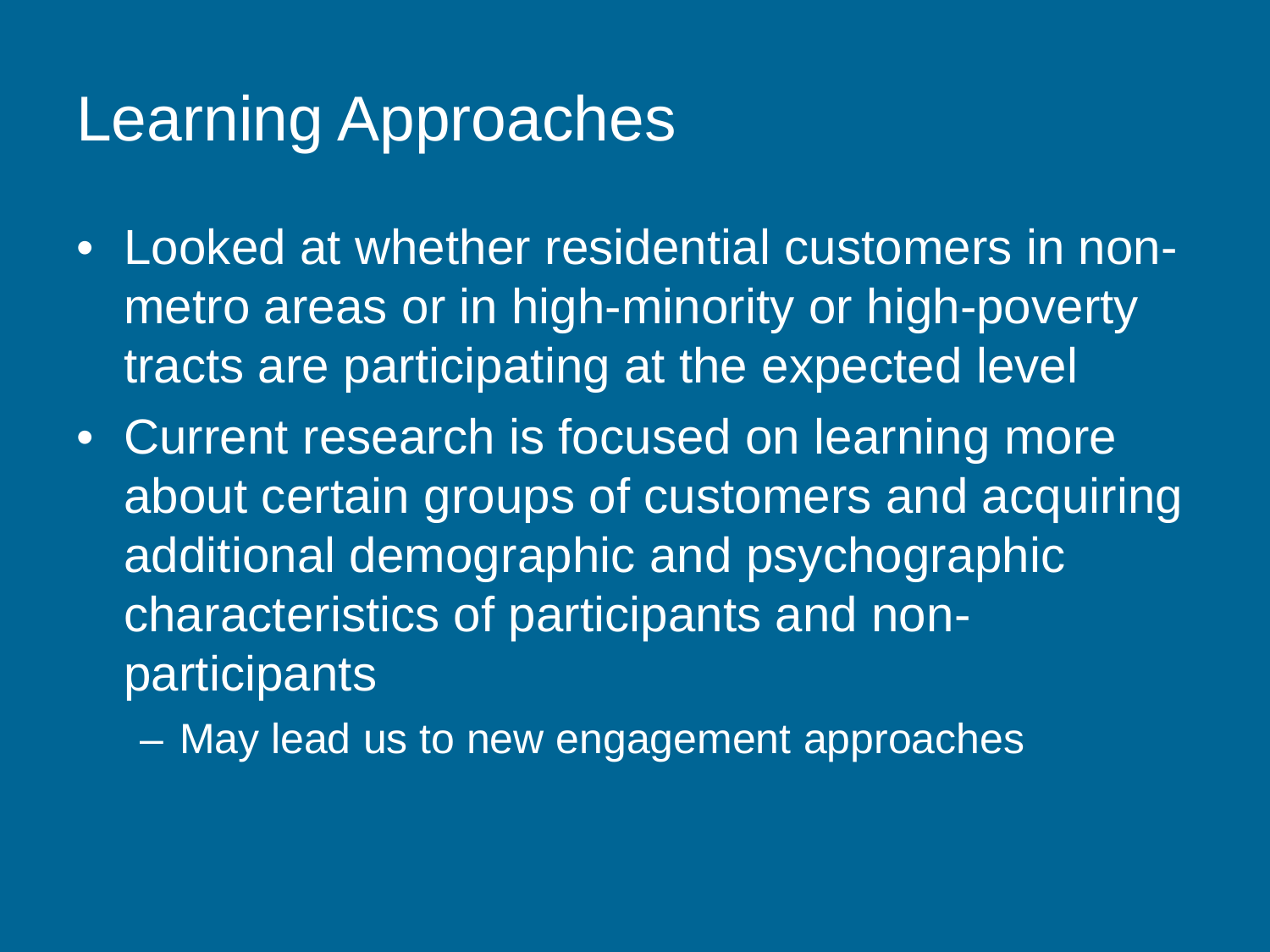## 2014 Research

## Geographic analysis

• Households in tracts in the Tri-County region received more incentives and savings, and had a higher percentage of participating sites compared to households outside of the Tri-County region

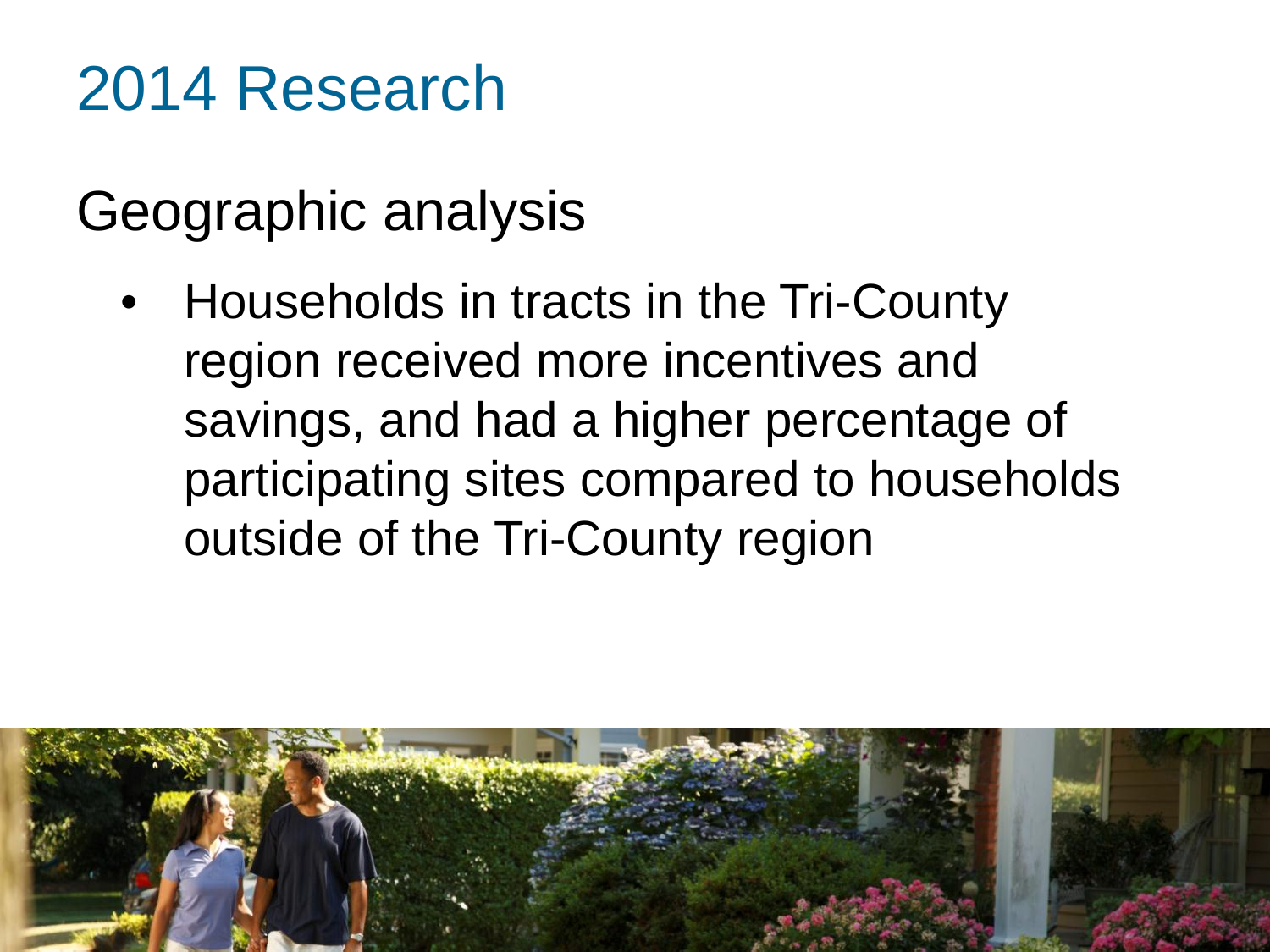## 2014 Research Continued

## Demographic analysis

- High-poverty tracts had lower participation rates, lower gas savings and higher electric savings as compared to eligible households in those tracts
- High-minority tracts had higher participation rates and higher electric and gas savings as compared to eligible households in those tracts

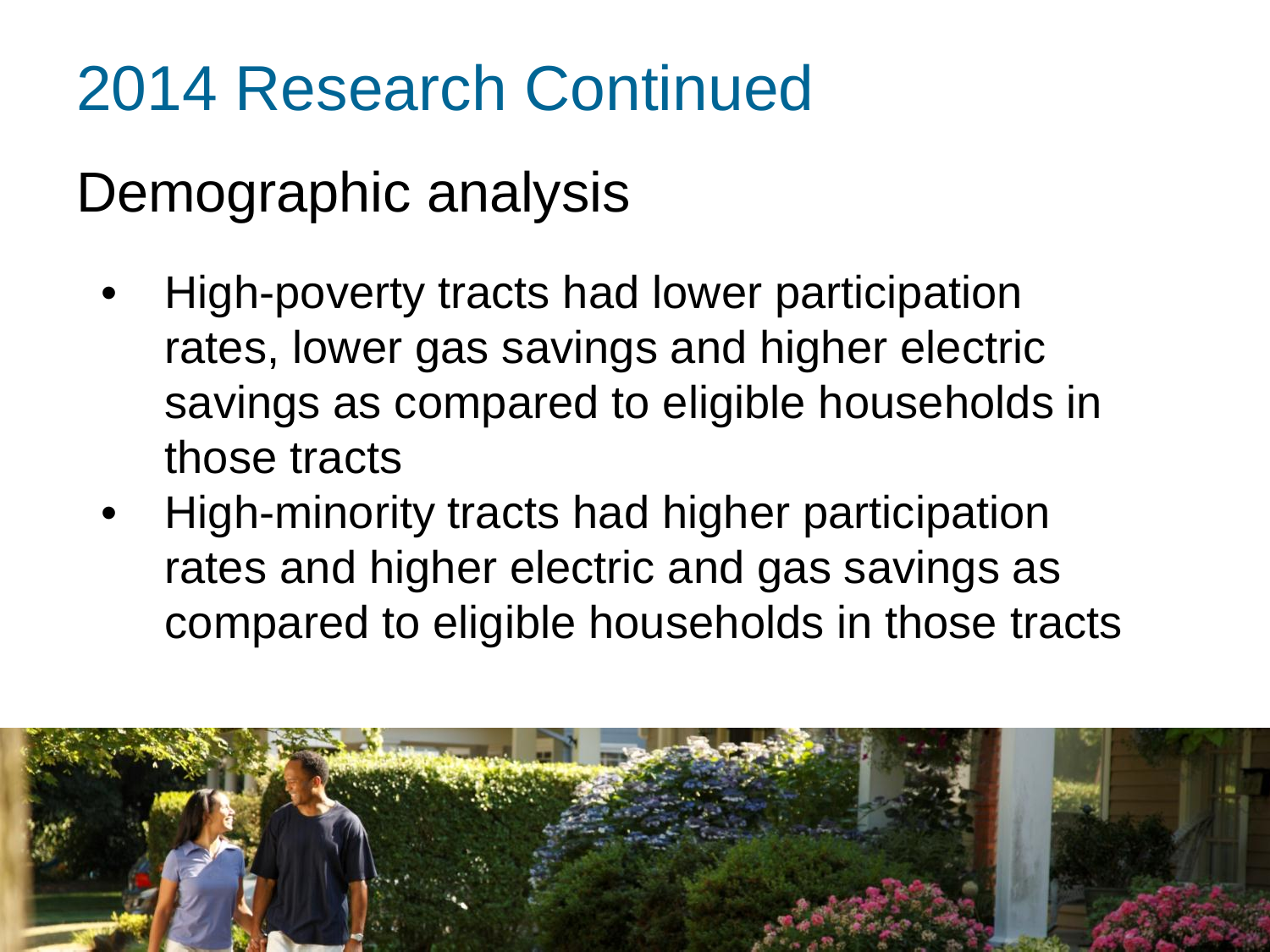## 2015 Research

## Geographic analysis 2012-2015

- Electric savings by Energy Trust customers in the non-Tri-County region were 6% higher than would be expected based on share of utility accounts.
- Gas savings by Energy Trust customers in the non-Tri-County region were 9% lower than would be expected based on share of utility accounts.

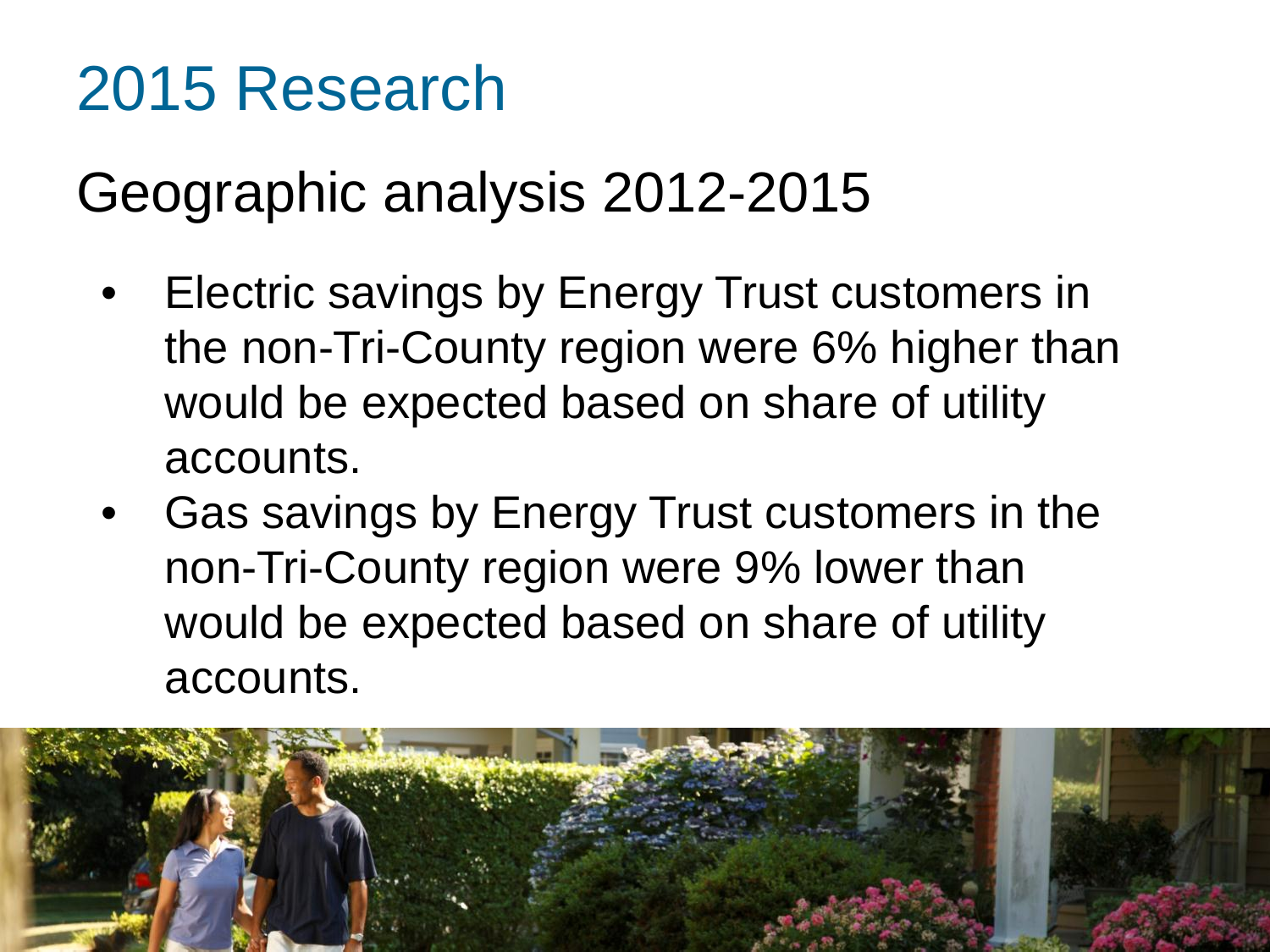## Ongoing Research

• Compared the composition of our trade ally contractor network against a business demographic database and found our New Building ally network has a greater percentage of minorityand women-owned businesses compared to the general business population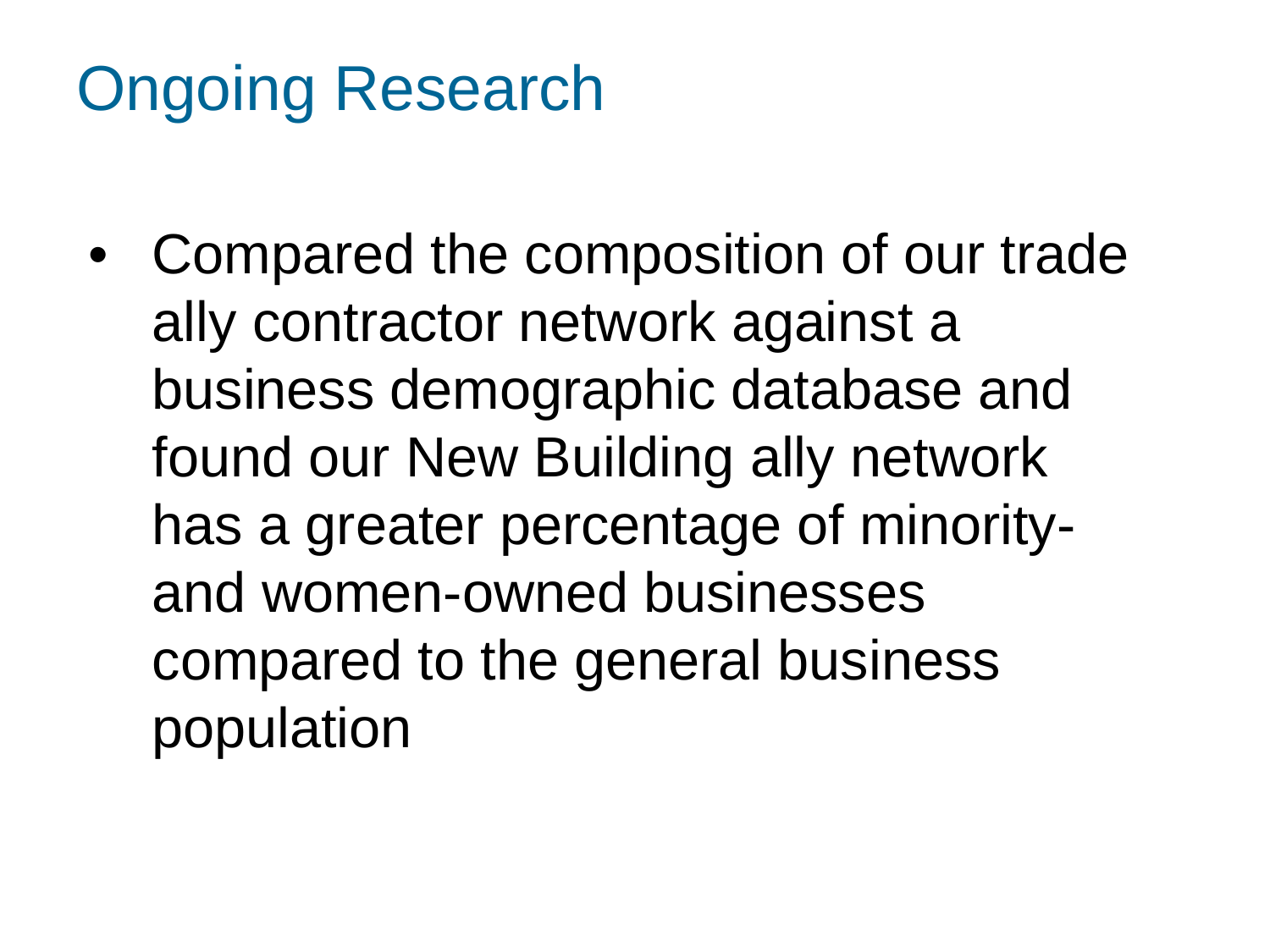## Current Research

Identifying opportunities to engage:

- Location
- Income
- Education
- Ethnicity/Language/Culture
- Small Business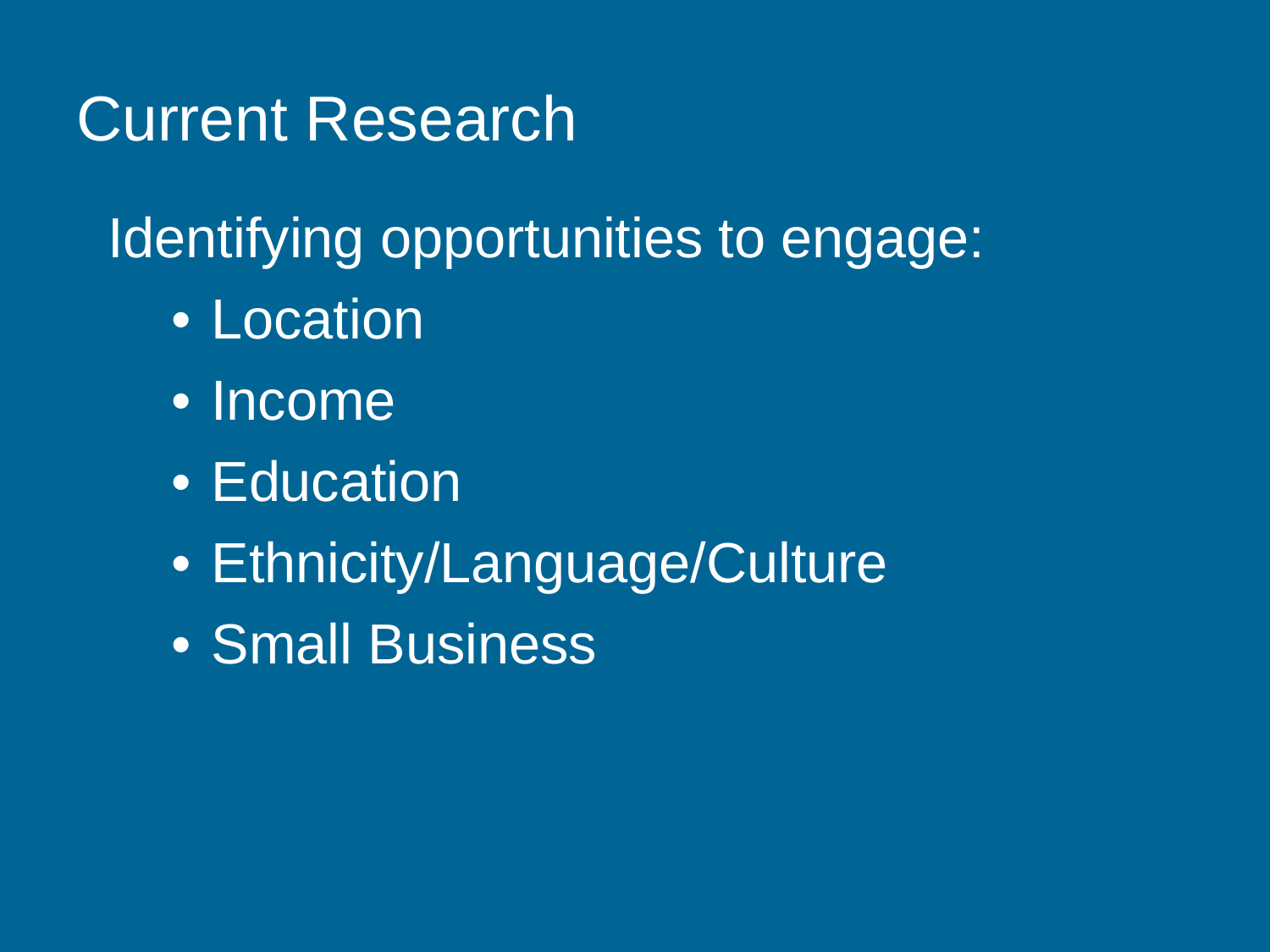## Multiple Approaches

External Data Overlay >>> Customer Insights Study >>> Focus Groups >>>



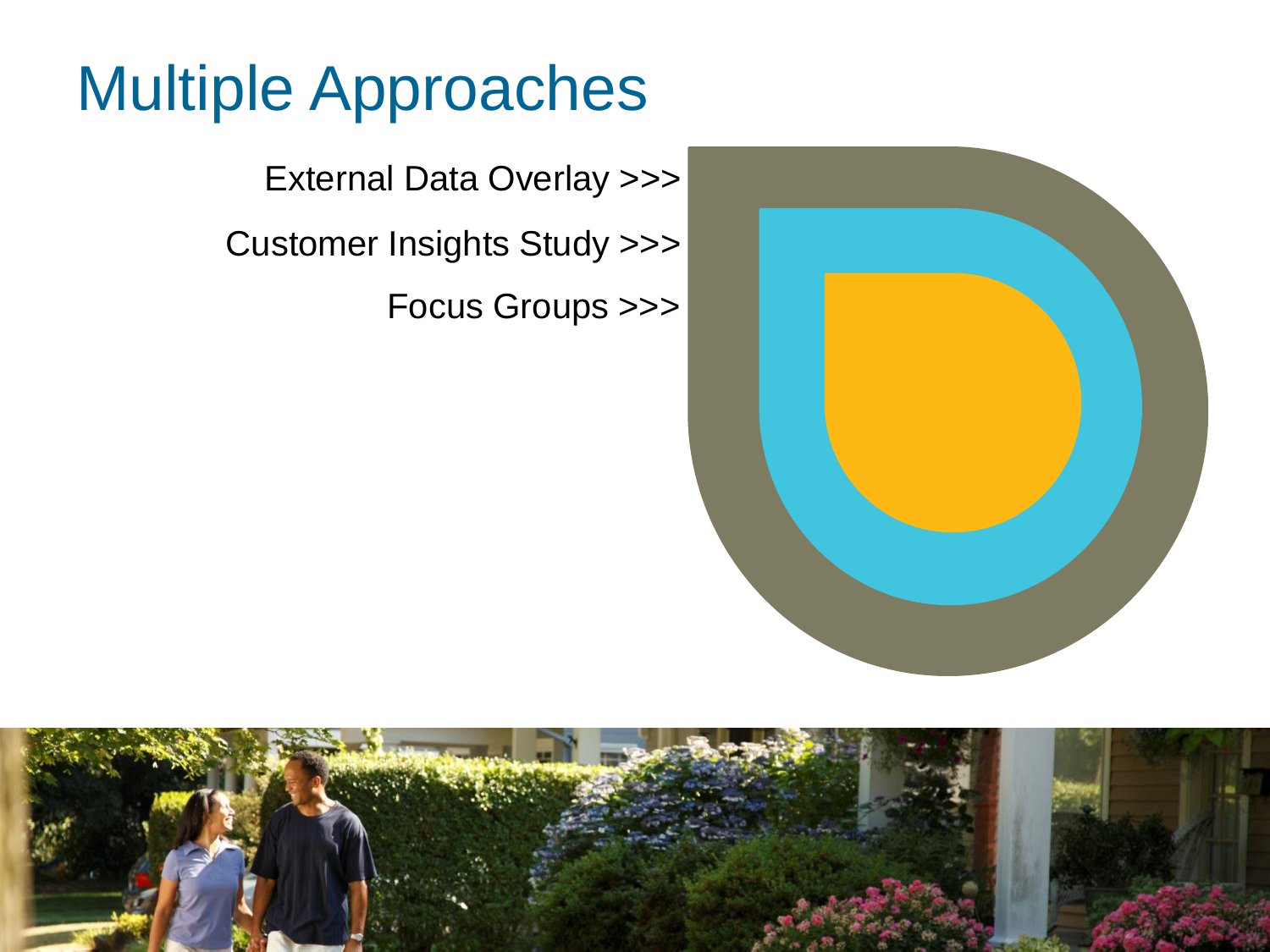## External Data Overlay

#### **Weatherization**

- Age differences
- Income differences
- **Online Home Energy Review** 
	- Age differences
	- Income differences
- Heat Pump Water Heater
	- Income differences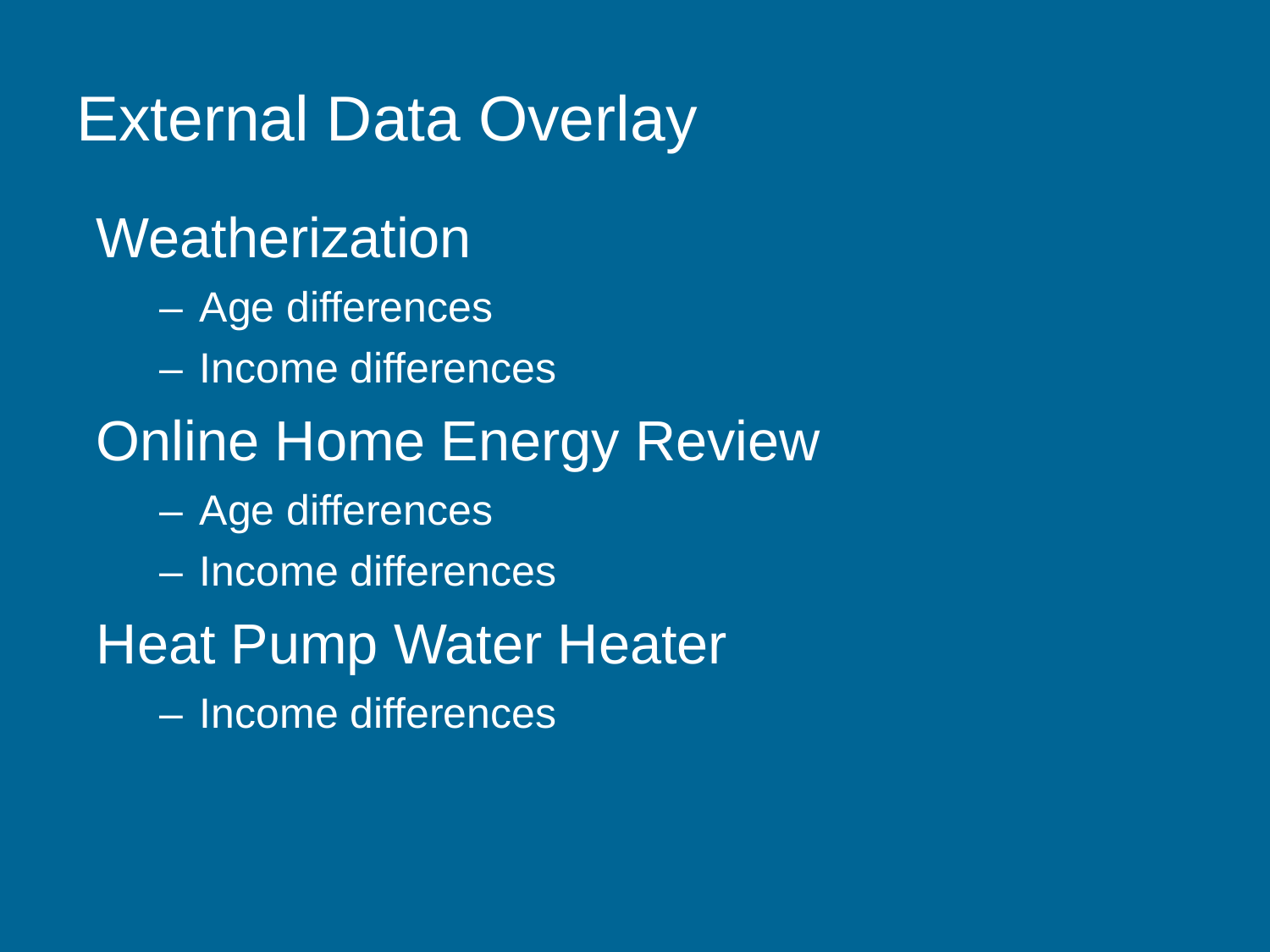## Customer Insights Study

- To learn about differences in awareness, participation, attitudes about energy use and environment, perceived barriers and what they need to know to move forward
- Survey participants and non-participants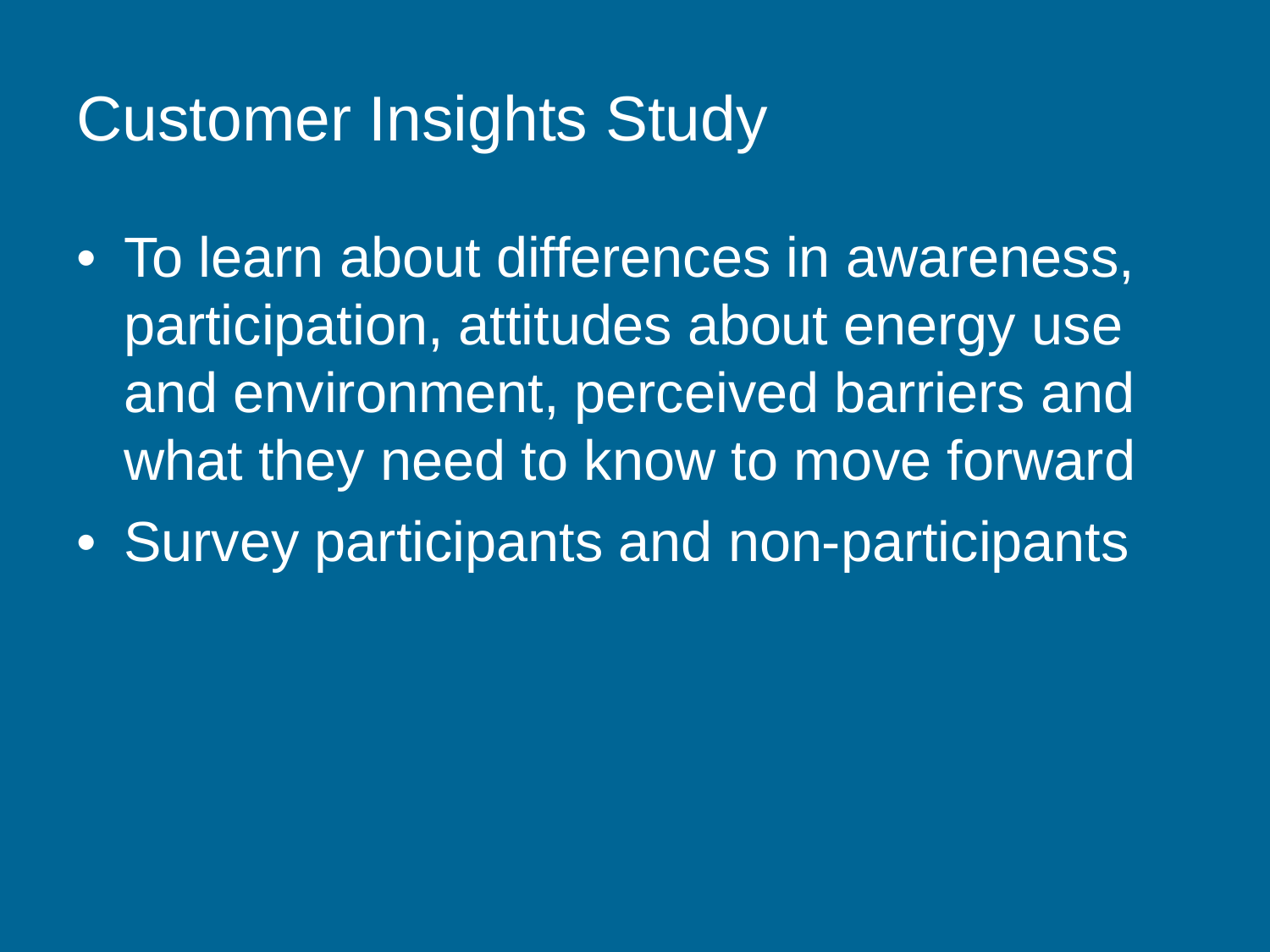## Focus Groups

- To learn about awareness among this group of eligible customers, how they make decisions about energy, and specific needs they might have around communications and outreach
- Latino, Asian and rural small business owners and decision makers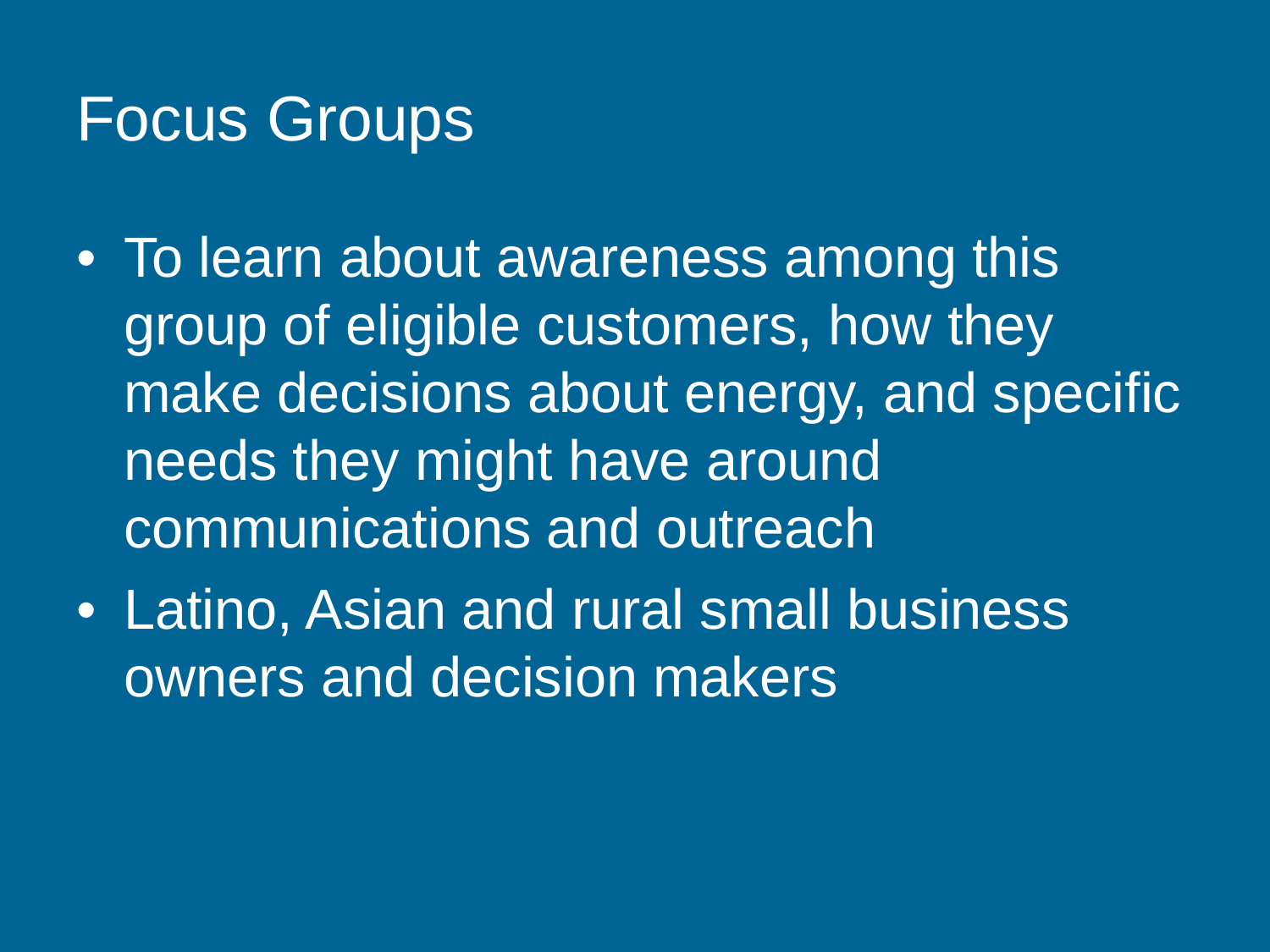## Next steps

- 1. Customer insights survey
- 2. Additional focus groups
- 3. Ongoing efforts to reach all customers
- 4. Energy Trust Diversity Initiative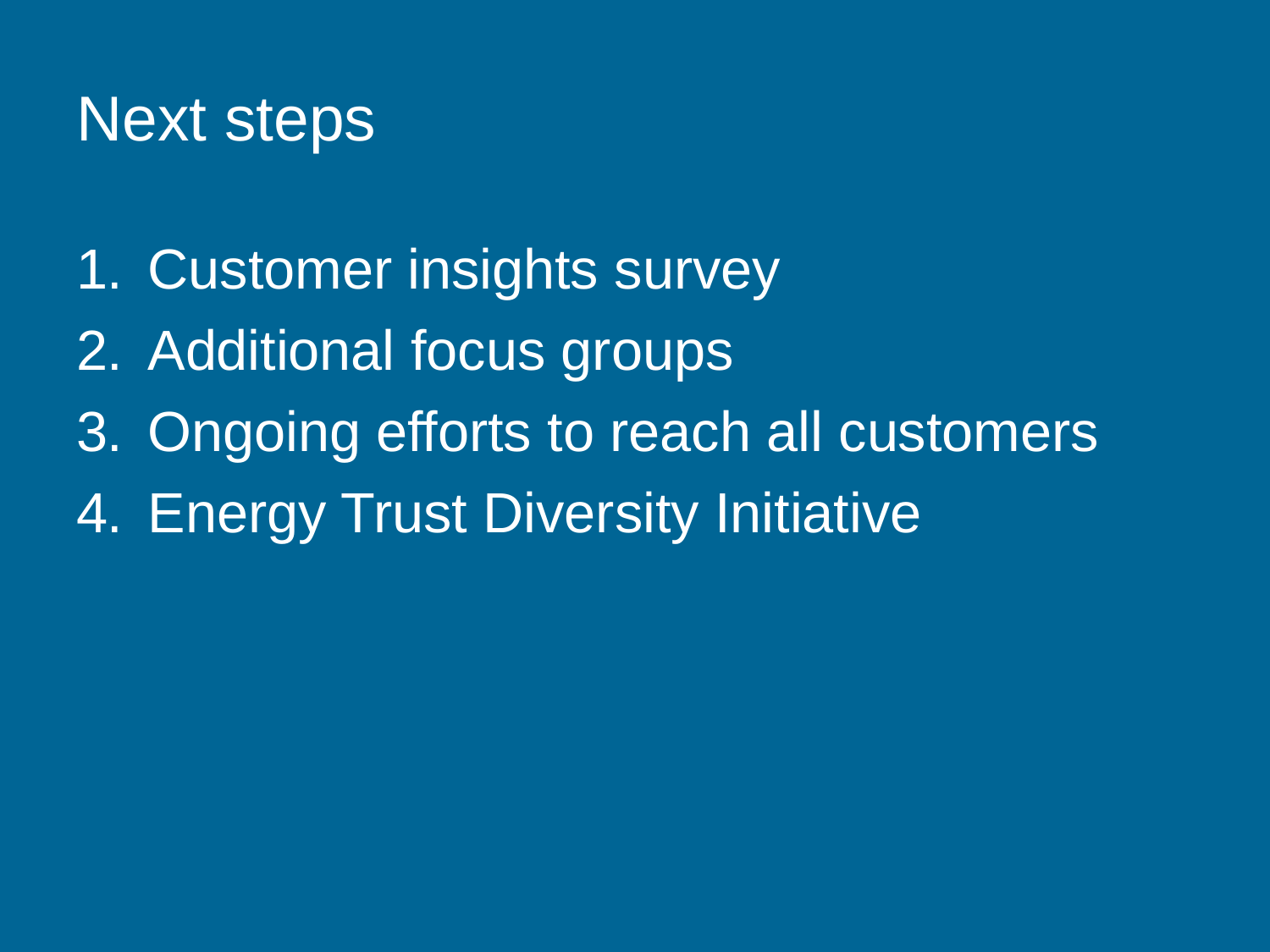## Thank you

Sue Fletcher and Shelly Carlton sue.fletcher@energytrust.org shelly.carlton@energytrust.org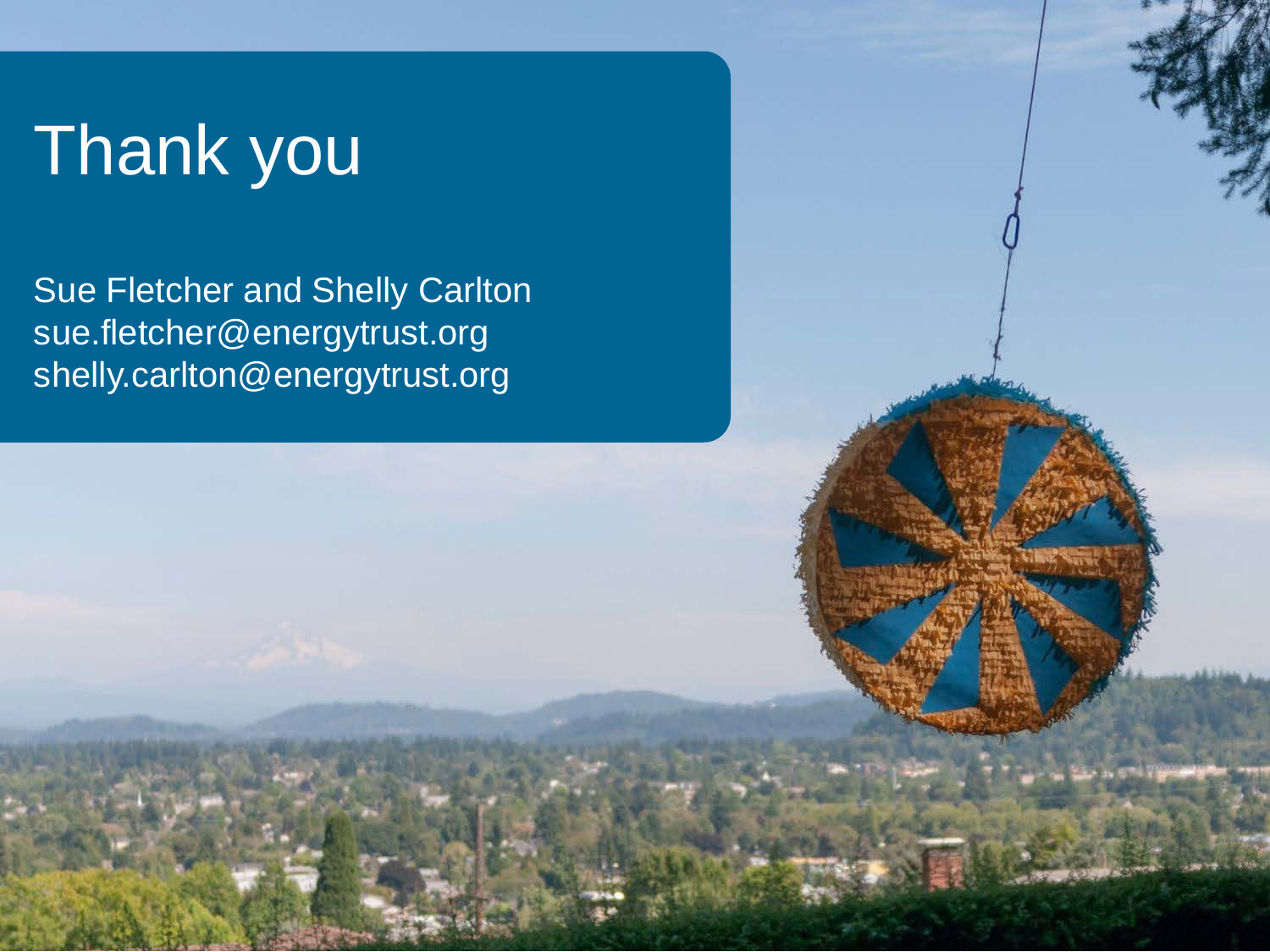# **Education**

 $\bullet$ 

#### **Indirect path/Long-term results**

- $\checkmark$  Engagement leads to knowledge, understanding, skills
- $\checkmark$  Action may be in future years
- $\checkmark$  Eventual savings & generation not measured

#### **Direct path/Short-term results**

**Savings**

**Generation**

- $\checkmark$  Engagement leads to savings or generation
- $\checkmark$  Action is built-in
- $\checkmark$  Expected savings & generation measured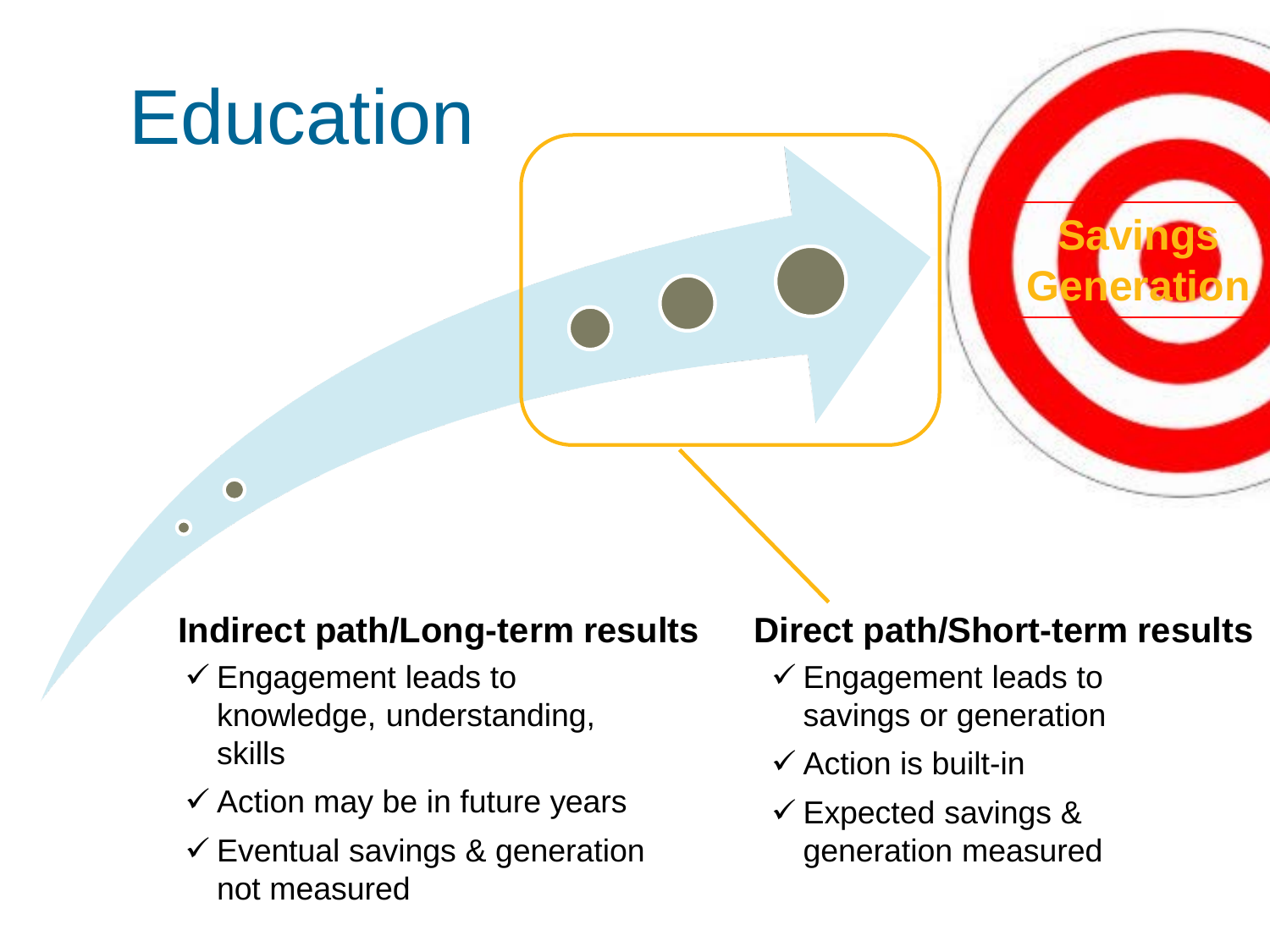### • Insights from External Data overlay

| Savings Within Reach moderate-income qualifications |                |                     |  |  |
|-----------------------------------------------------|----------------|---------------------|--|--|
|                                                     |                | Gross annual income |  |  |
| <b>Household size</b>                               | <b>Minimum</b> | <b>Maximum</b>      |  |  |
| 1 resident                                          | \$23,340       | \$52,530            |  |  |
| 2 residents                                         | \$31,460       | \$60,070            |  |  |
| 3 residents                                         | \$39,580       | \$67,486            |  |  |
| 4 residents                                         | \$47,700       | \$75,025            |  |  |
| 5 residents                                         | \$55,820       | \$81,082            |  |  |
| 6 residents                                         | \$63,940       | \$87,014            |  |  |
| 7 residents                                         | \$72,060       | \$93,071            |  |  |
| 8 residents                                         | \$80,180       | \$99,004            |  |  |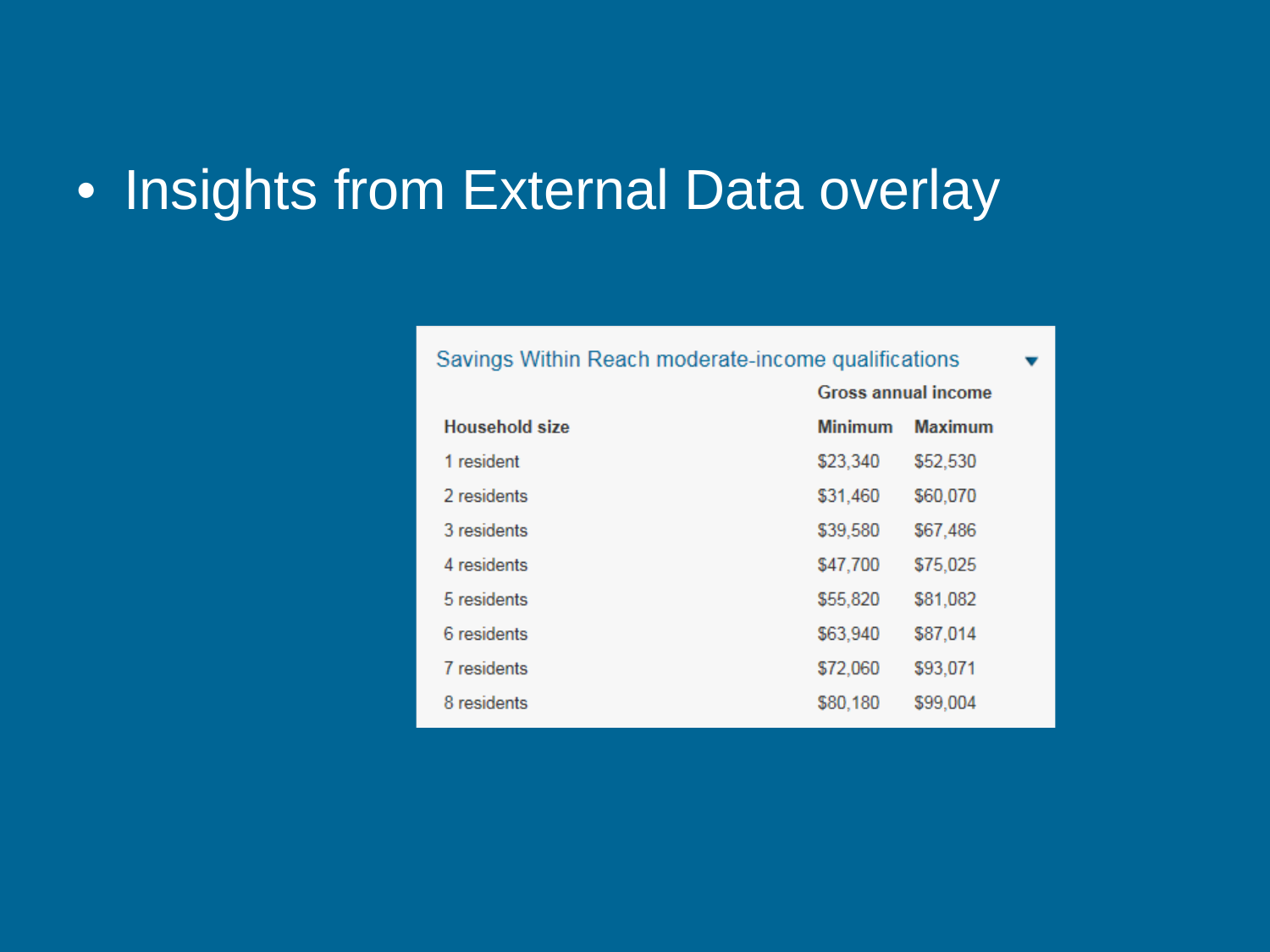## • Insights from Focus Groups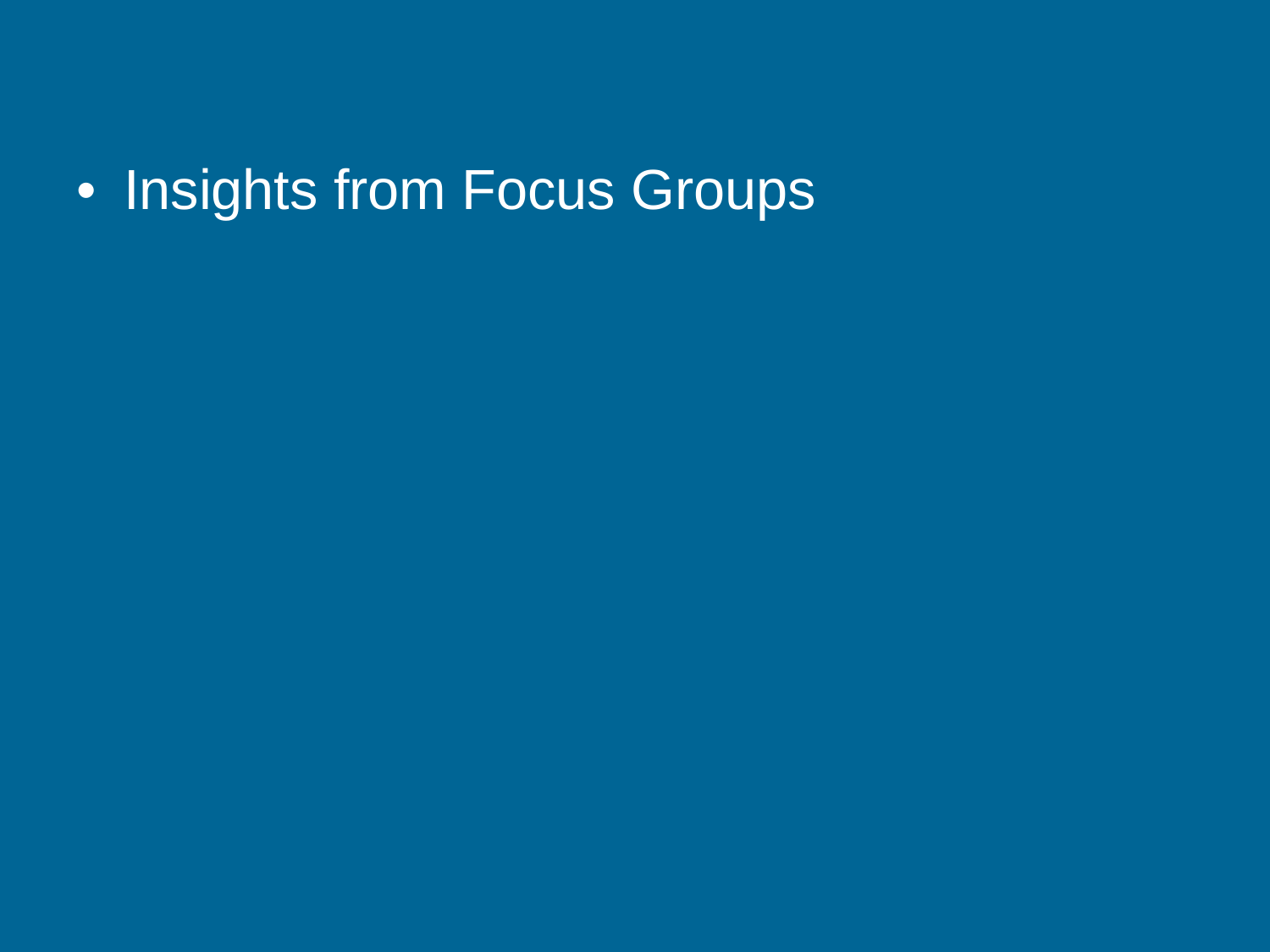## Defining Hard-to-Reach

### 2016-2017

- Non-participants
- To be examined:
	- Age
	- Barriers
	- Familiarity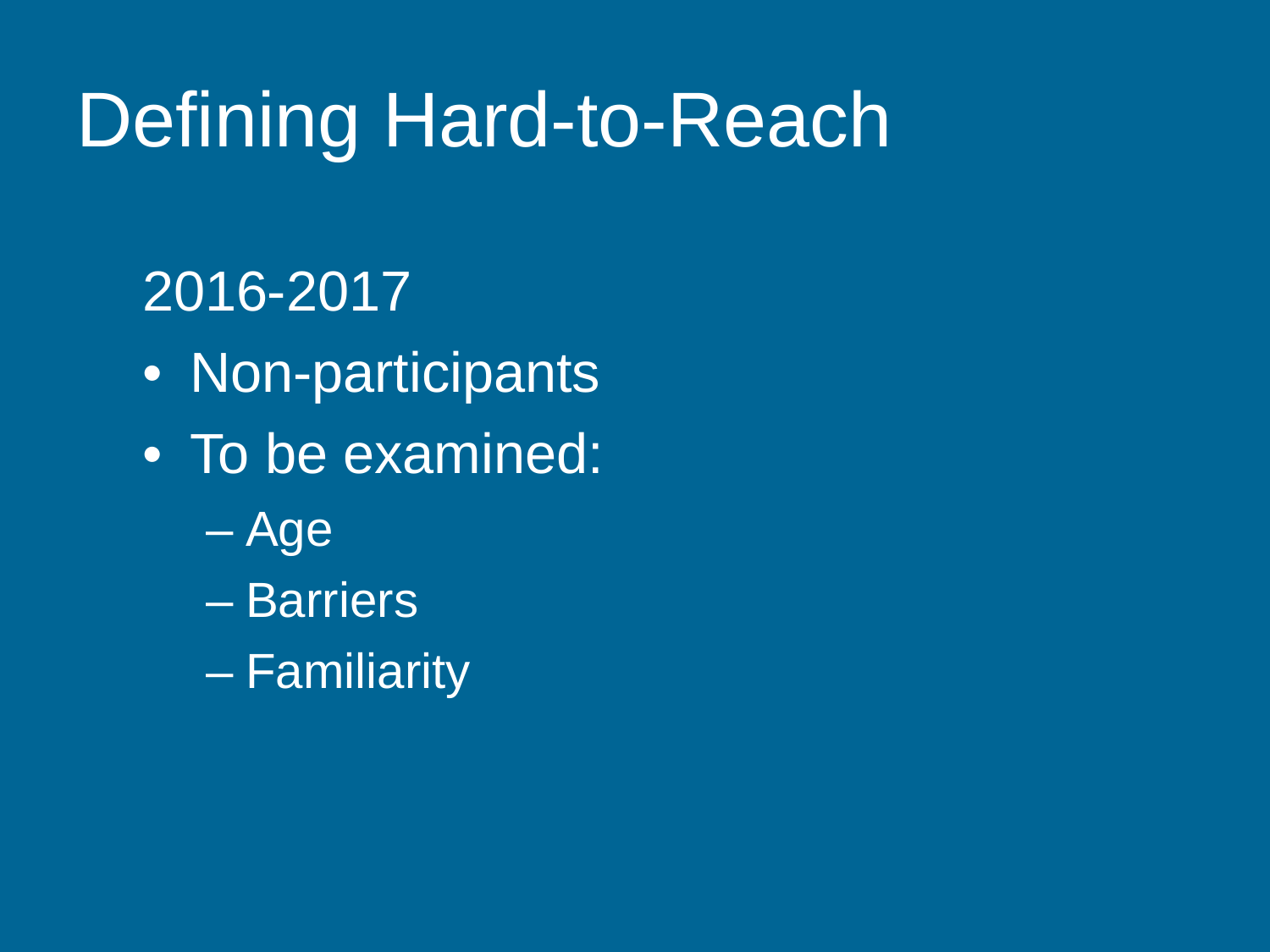## 2015 Research

Participation within and outside of tri-county region

- Greater electric savings in the non-Tri-County relative to its share of utility customers - this share has grown over time
- Energy Trust has gotten the same proportional I level of savings and incentives from the non-Tri-County region as the Tri-County region (30 percent of the savings, 28 percent of the incentives as opposed to expected 39%).

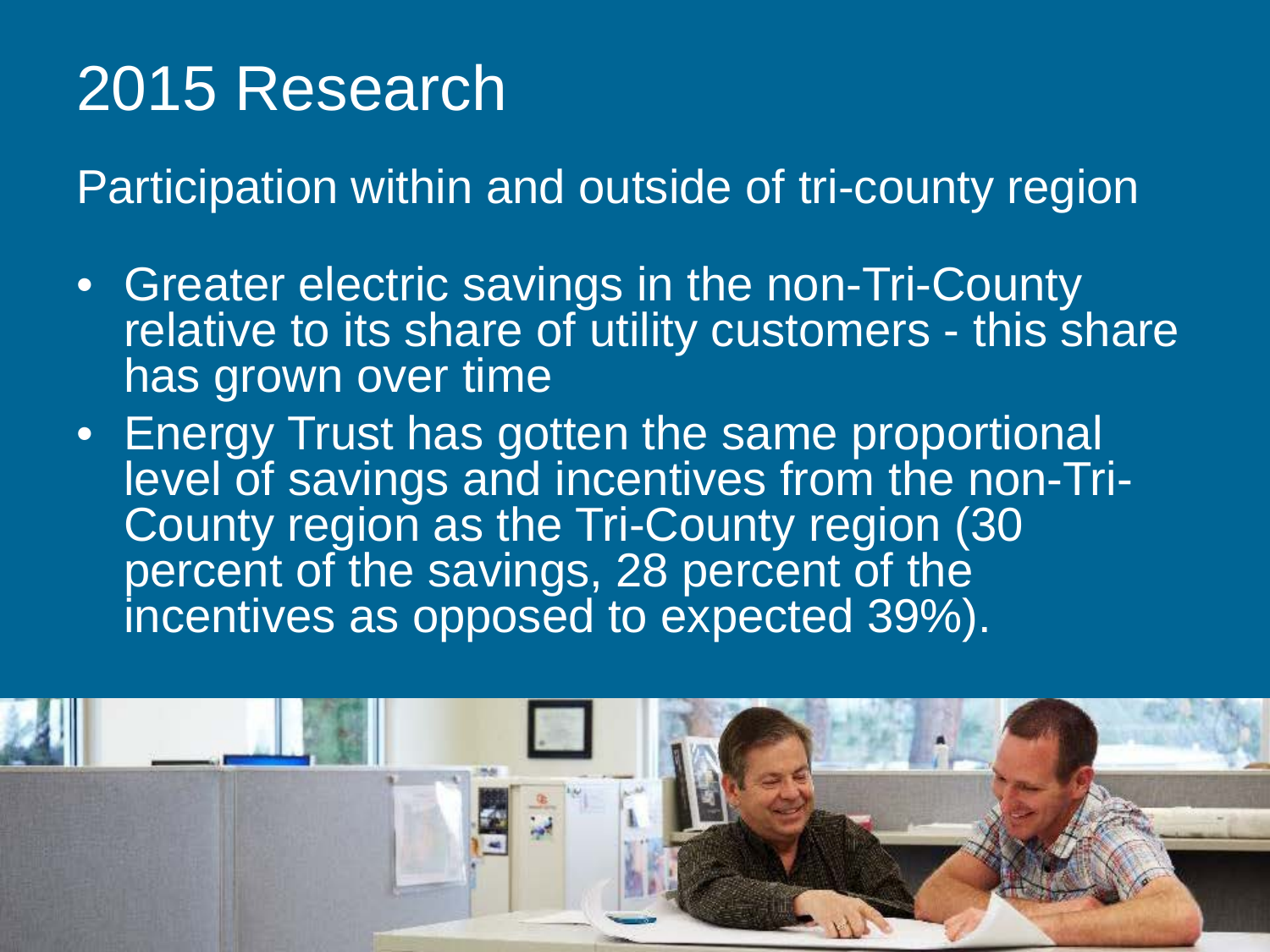## Approaches we've tried

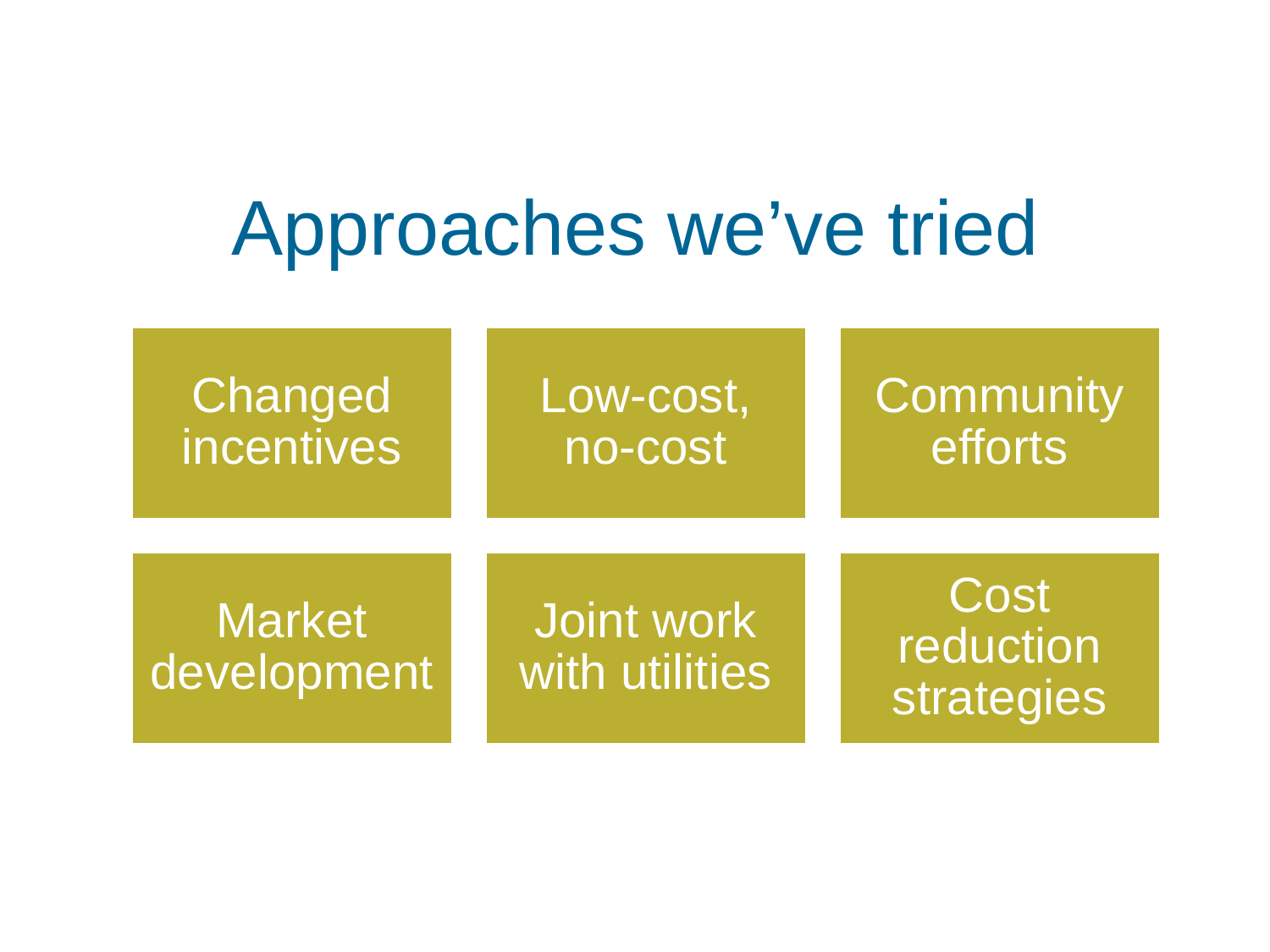# 2015 Research

Participation within and outside tri-county region

- Electric savings in the non-Tri-County **are** has garnered greater savings relative to its share of utility customers and this share has grown over time (2012 to 2015 is six percentage points greater).
- In delivering gas savings, Energy Trust has not been deriving the same proportional level of savings and incentives from the non-Tri-County **customers** region as the Tri-County **customers** region (**non-tricounty is**  30 percent of the savings, 28 percent of the incentives as opposed to expected 39%). CAN WE MAKE SENSE OF THIS?? participation at the level of other eligible ry yao or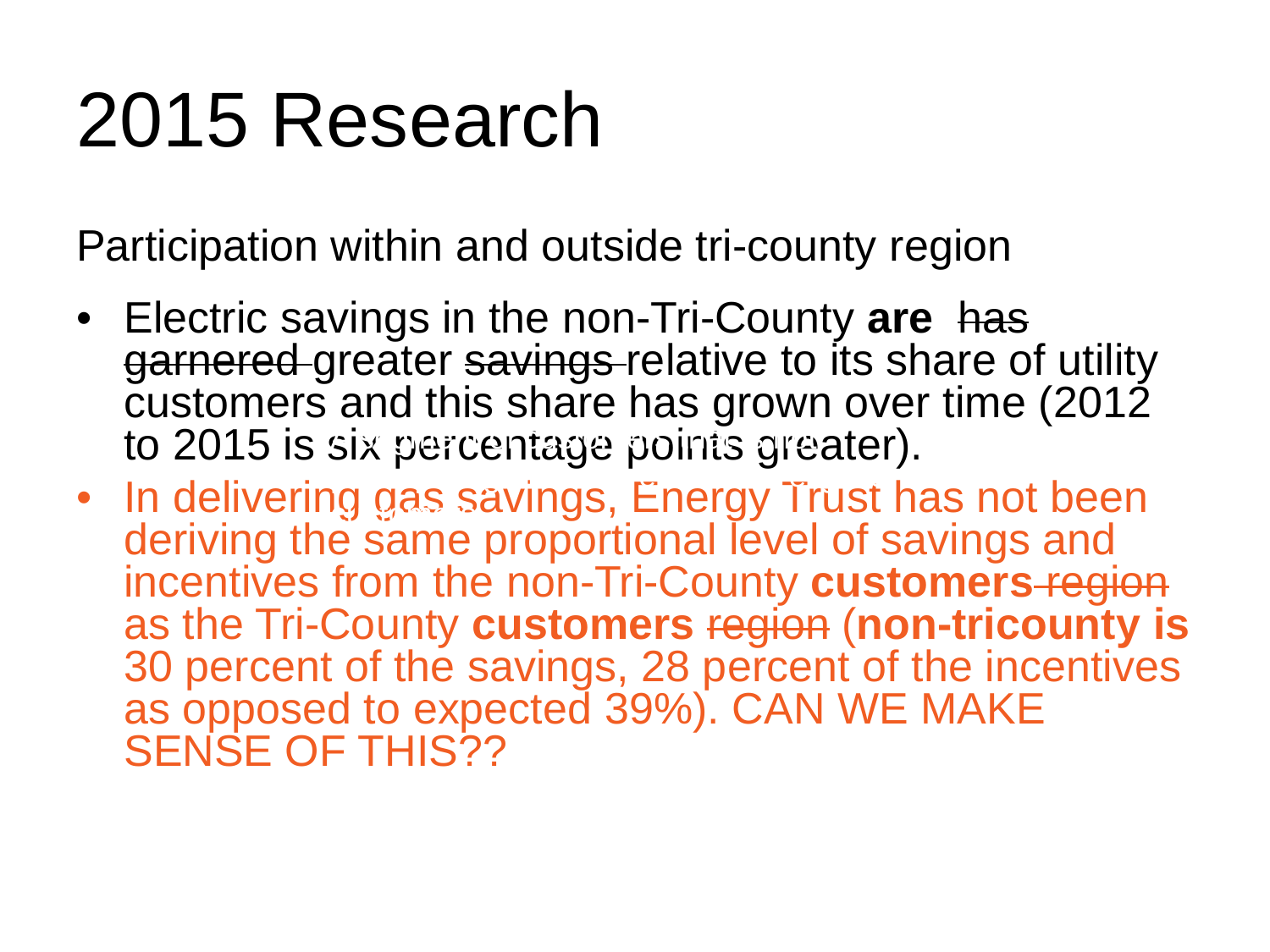#### Tri-County Tracts in Electric & Gas Territory

|                                                   | <b>Geographic Analysis</b> | <b>Tri-County</b><br><b>Tracts</b> | <b>Non-Tri County</b><br><b>Tracts</b> | % Difference |
|---------------------------------------------------|----------------------------|------------------------------------|----------------------------------------|--------------|
| <b>Energy</b><br><b>Trust</b><br><b>Variables</b> | % Participating Sites*     | 36%                                | <b>20%</b>                             | 80%          |
|                                                   | Incentives* (per HH)       | \$93                               | \$43                                   | 116%         |
|                                                   | Electric Savings* (per HH) | 353                                | 178                                    | 98%          |
|                                                   | Gas Savings* (per HH)      | 13                                 | $\overline{5}$                         | 160%         |
|                                                   |                            |                                    |                                        |              |
| <b>Census</b><br><b>Variables</b>                 | % Rental Units*            | 33%                                | 24%                                    | 38%          |
|                                                   | % Multifamily Units*       | 30%                                | 20%                                    | 50%          |

 $^\ast$  Denotes statistically significant difference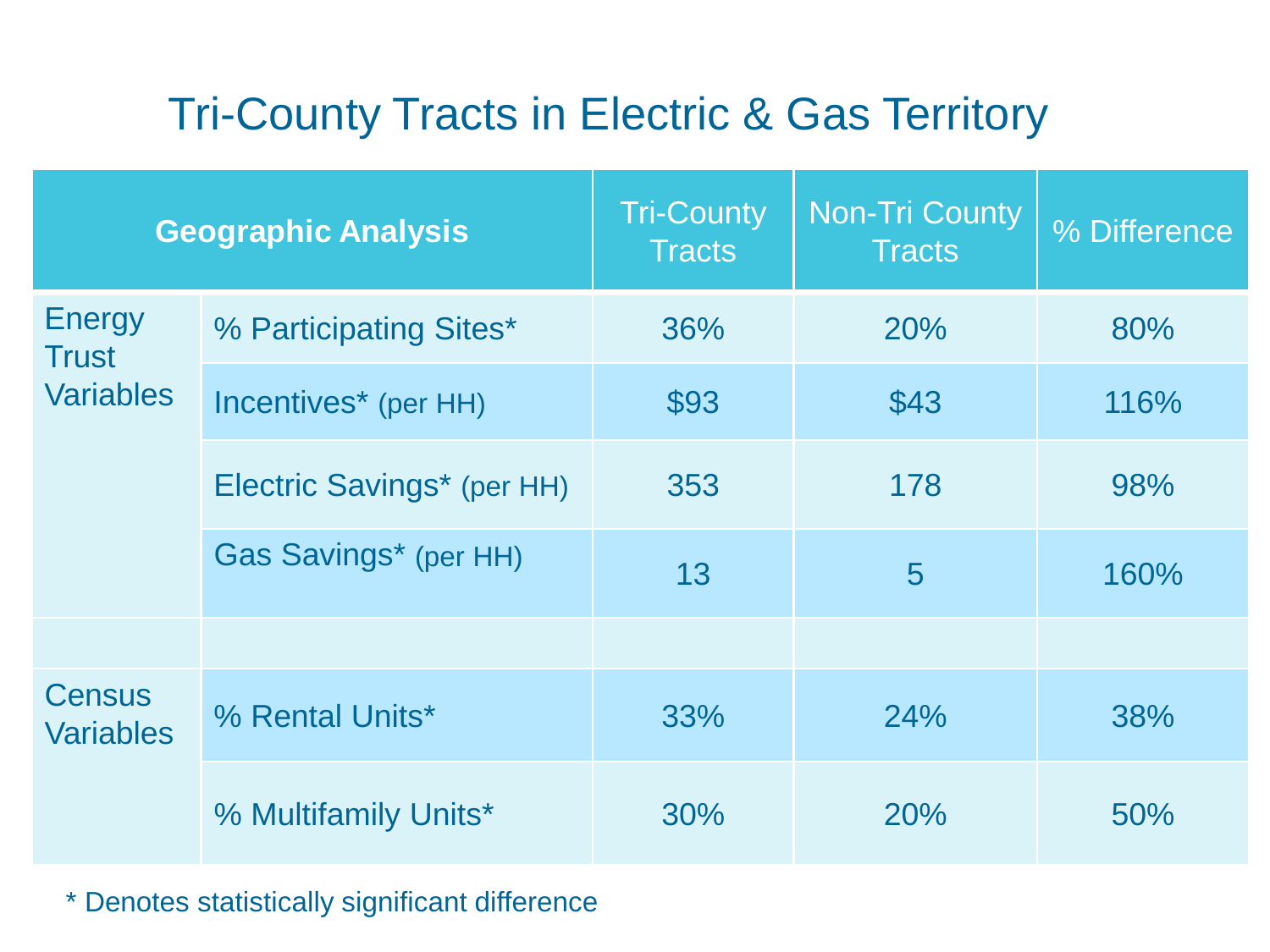#### Tri-County Tracts in Electric & Gas Territory

|                                                   | <b>Economic Analysis</b>          | <b>High Poverty</b><br><b>Tracts</b> | Non High<br><b>Poverty Tracts</b> | % Difference |
|---------------------------------------------------|-----------------------------------|--------------------------------------|-----------------------------------|--------------|
| <b>Energy</b><br><b>Trust</b><br><b>Variables</b> | % Participating Sites*            | 22%                                  | 37%                               | $-41%$       |
|                                                   | Incentives (per HH)               | \$91                                 | \$93                              | $-2%$        |
|                                                   | <b>Electric Savings* (per HH)</b> | 478                                  | 337                               | 42%          |
|                                                   | Gas Savings* (per HH)             | 10                                   | 14                                | $-29%$       |
|                                                   |                                   |                                      |                                   |              |
| <b>Census</b><br><b>Variables</b>                 | % Rental Units*                   | 68%                                  | 35%                               | 94%          |
|                                                   | % Multifamily Units*              | 66%                                  | 29%                               | 128%         |

 $^\ast$  Denotes statistically significant difference